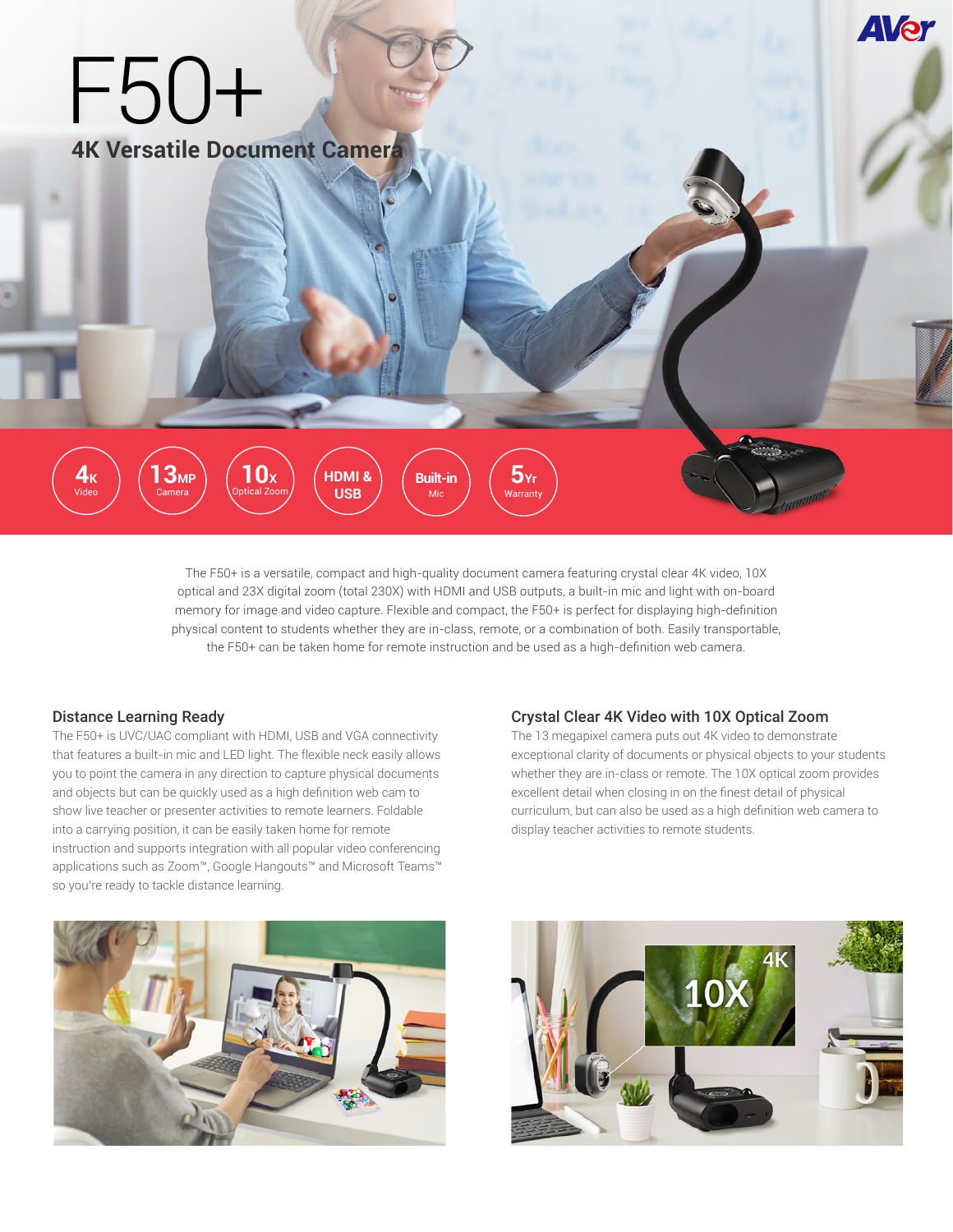## Easy Connectivity

With HDMI, USB and VGA outputs, the F50+ can display curriculum to any classroom display devices, such as an interactive flat panel, projector, interactive whiteboard, or monitor.



## On-the-Go

The flex arm design combined with the locking camera head allows for the F50+ to be easily carried to and from the classroom, but is also compact to fit into a backpack, bag or briefcase.



#### Simple One-Touch Software

Add interactivity with your F50+ with free AVerTouch software for Windows and Mac. Build and edit new creative content with powerful multitasking and editing tools, take images and record full videos with audio, then save to the Cloud for review, absent students, or your remote learners who may have missed class with a simple click.





# Specifications\*

| Sensor                    | 1/3.06" CMOS                     | <b>Pixel Count</b>       | 13MP                                                                  |
|---------------------------|----------------------------------|--------------------------|-----------------------------------------------------------------------|
| <b>Effective Pixel</b>    | 4208 Hx 3120 V / 3840 H x 2160 V | <b>TV Lines</b>          | Center 1,500                                                          |
| Zooming                   | $23X$ (max.)                     | <b>Frame Rate</b>        | $60$ fps (max.)                                                       |
| <b>Shooting Area</b>      | 16.9" x 12.2"                    | Focusing                 | Auto / Manual                                                         |
| <b>Image Rotation</b>     | $0^\circ$ / 180 $^\circ$         | Image Storage            | 200 Frames (XGA)                                                      |
| SD                        | SD / SDHC (Up to 32GB)           | <b>AV Recording</b>      | Yes                                                                   |
| Effect                    | Rotate (180°)/ Freeze            | White Balance / Exposure | Auto / Manual                                                         |
| <b>Presentation Tools</b> | Spotlight (No), Visor (No)       | <b>Split Screen</b>      | No                                                                    |
| Picture-in-Picture        | No                               | Image Mode               | Normal / High Frame / High Quality / Microscope /<br>Infinity / Marco |